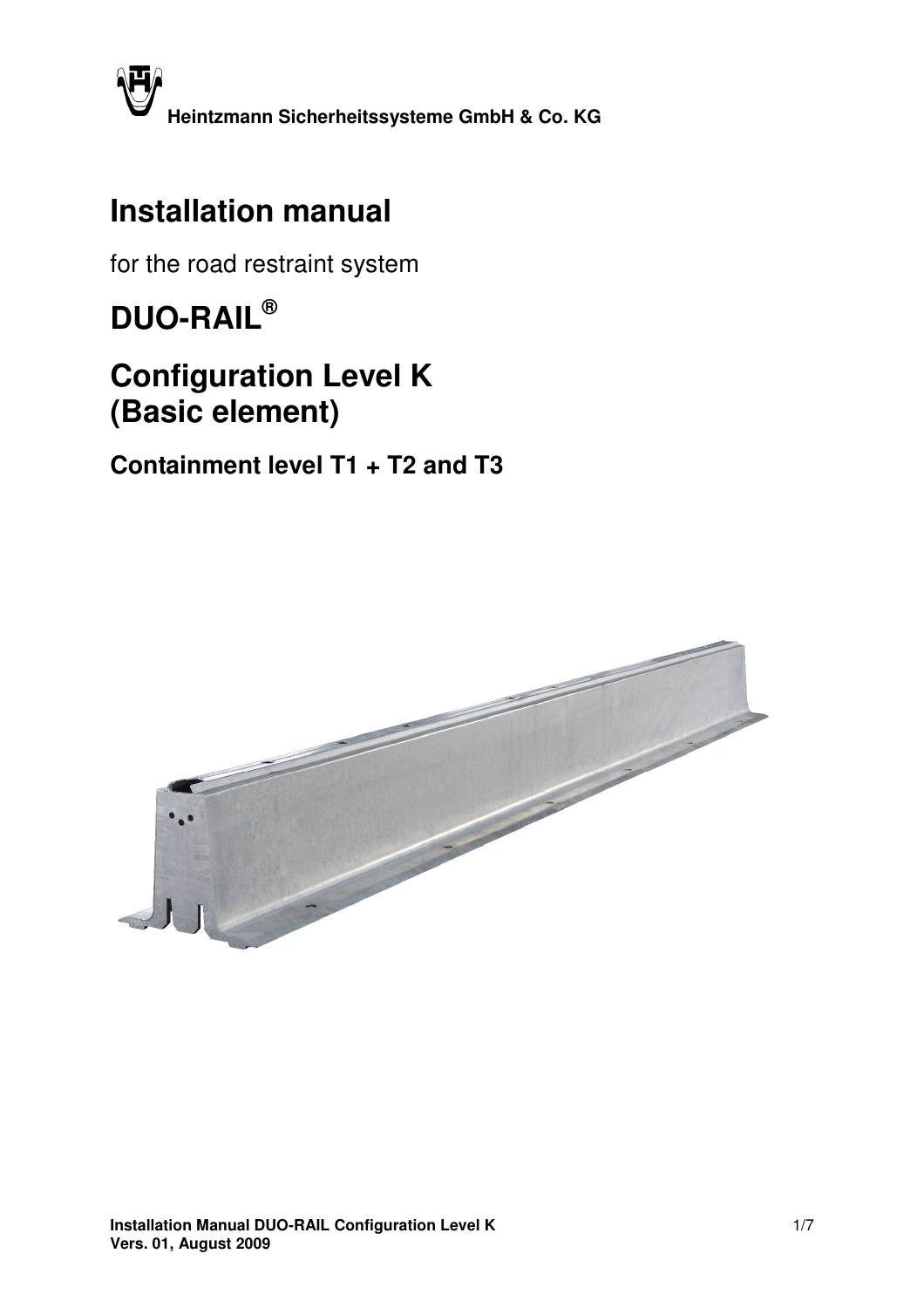

#### **1. System description DUO-RAIL configuration level "K"**

The DUO-RAIL system is characterized by a modular structure, which can meet various requirements regarding containment level and working width. The system consists of basic elements which are 5.85\*0.60\* 0.54 m. This is the "K" configuration. The basic elements are connected via a quick connector system and set on the street surface.

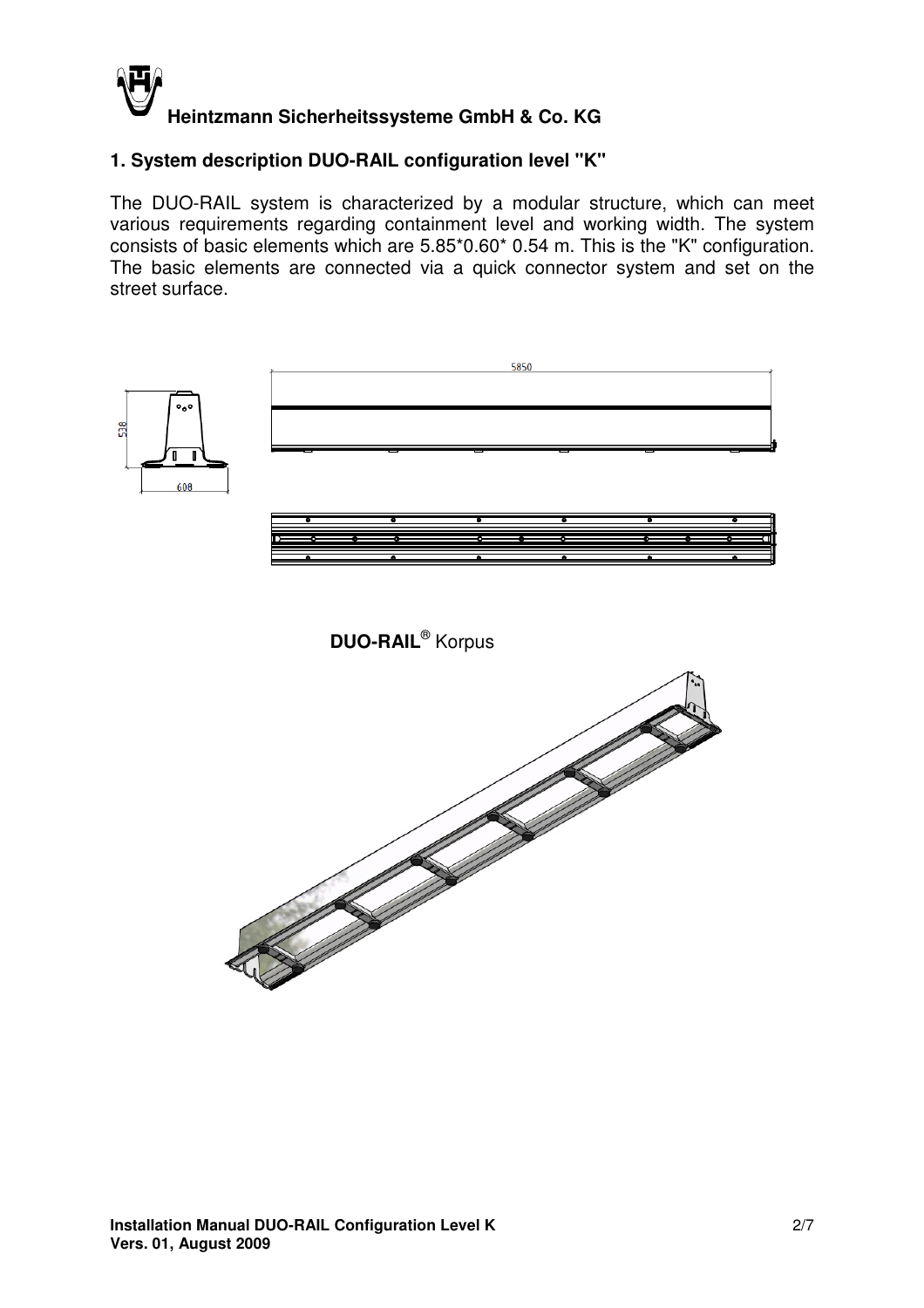

#### **2 General**

During transport, assembly and disassembly the respective valid national regulations (e.g. occupational safety, dangerous goods, tie-down safety, safety of workplaces on streets, traffic regulatory rules etc.) must be observed.

Installers must wear protective equipment such as reflective clothing, safety shoes, safety helmet and gloves.

During installation the installation manual instructions must be observed in order to ensure the performance characteristics according to inspections pursuant to DIN EN 1317-2.

During loading and unloading all general regulations must be observed. Only personnel with the technical training and experience will perform work.

#### **3. Transport, Loading and Unloading**

To optimize assembly, basic elements (5.85 m) are delivered as pre-assembled units of 11.7 m.

During transport it must be ensured that the elements are protected from damage through respective timber and/or edge protection elements.

The weight of individual elements in configuration level K is 410 kg and preassembled 11.7 m long unit is 820 kg.

The delivery of the elements is ideally done with a truck that has a crane available. It is also possible to load and unload with another vehicle equipped with a crane. It is recommended to use the hydraulic gripper unit that is intended for the system.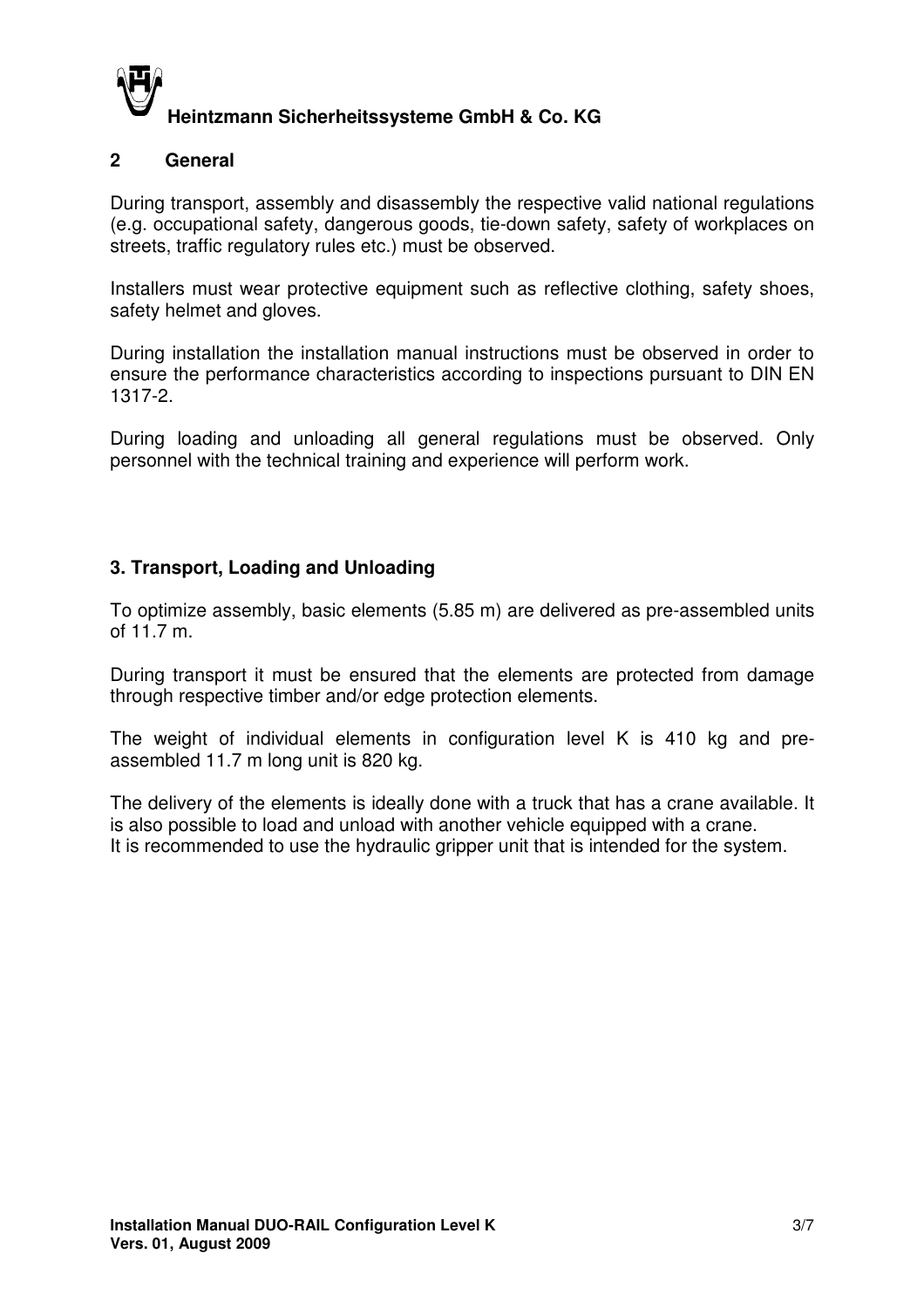

Example gripper unit



Especially when using chains or ropes instead of a hydraulic gripper unit, it must be ensured that the element does not swing across the road into oncoming traffic.

Furthermore, only sling gear must be used that ensures a safe and damage free handling.



If elements are delivered and unloaded up-side-down, due to transport capacity optimization, then the elements must be set on the ground prior (using edge protectors) before turning. It must be ensured that the elements do not uncontrollably tip-over sideways.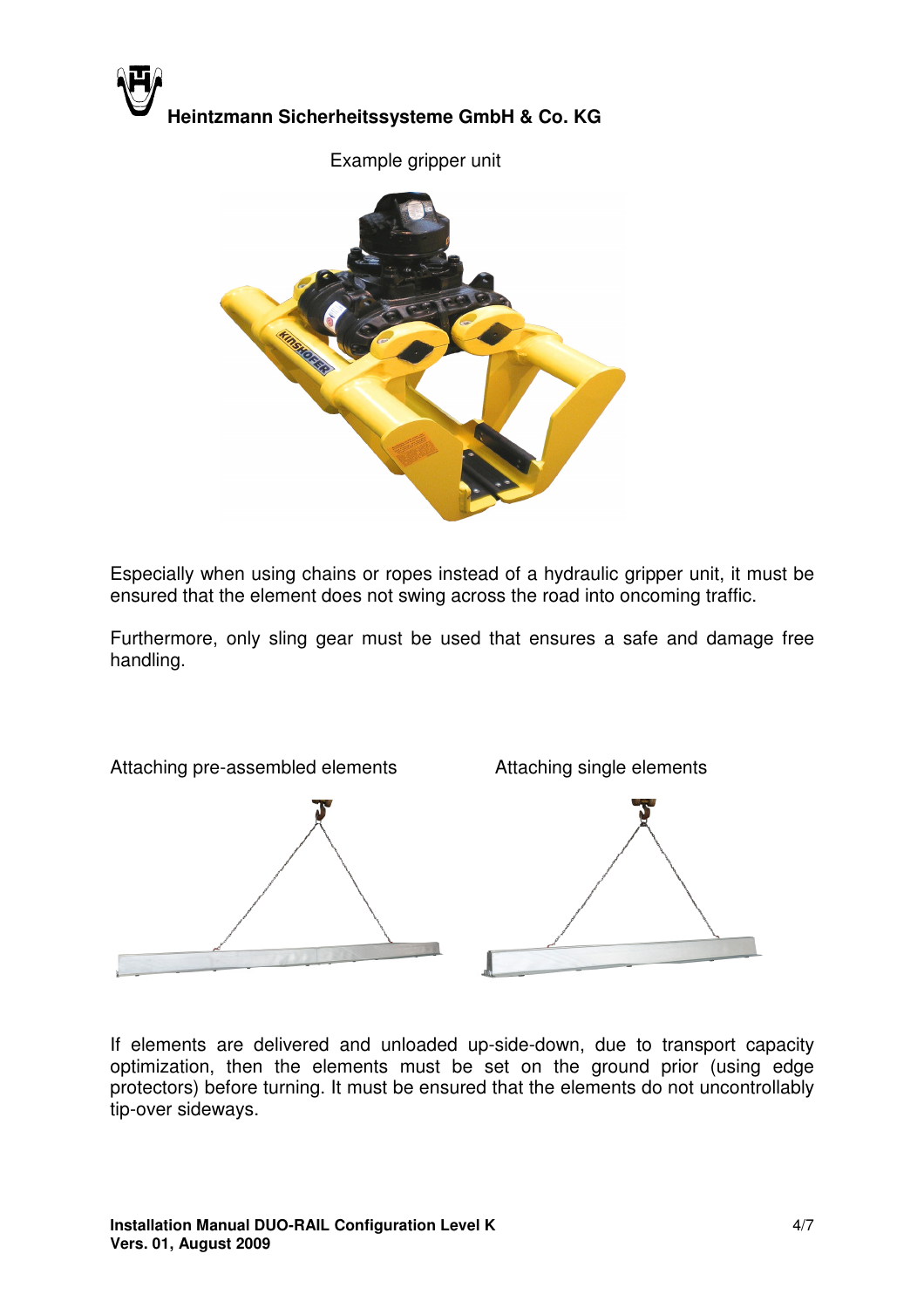

#### **4. System setup**

Prior to moving the elements it is advisable to mark the desired position of the system on the street surface.

When it is required to transition to existing constructions (e.g. concrete protection walls, pile systems), it is preferable to begin the installation at the transition.

After installing the first element the successive installation of elements is done.

It must be ensured that the elements are lifted up in a manner that both elements have a most parallel position to each other.

The elements must completely snap together.





If the latching is difficult due to uneven road surface then a pry bar can be used to lift the base of the system to facilitate the latching of the elements.



The minimum length of the system in containment levels  $T1 + T2$  is 117 m. The minimum length of the system in containment level T3 is 140,40 m.

After successful latching of the element a screw M20 x 70 DIN 933 8.8 (fvz) and nut must be installed in the middle of the installation area. The screw must be installed from the top in the assembly opening and tightened via a ratchet or box wrench.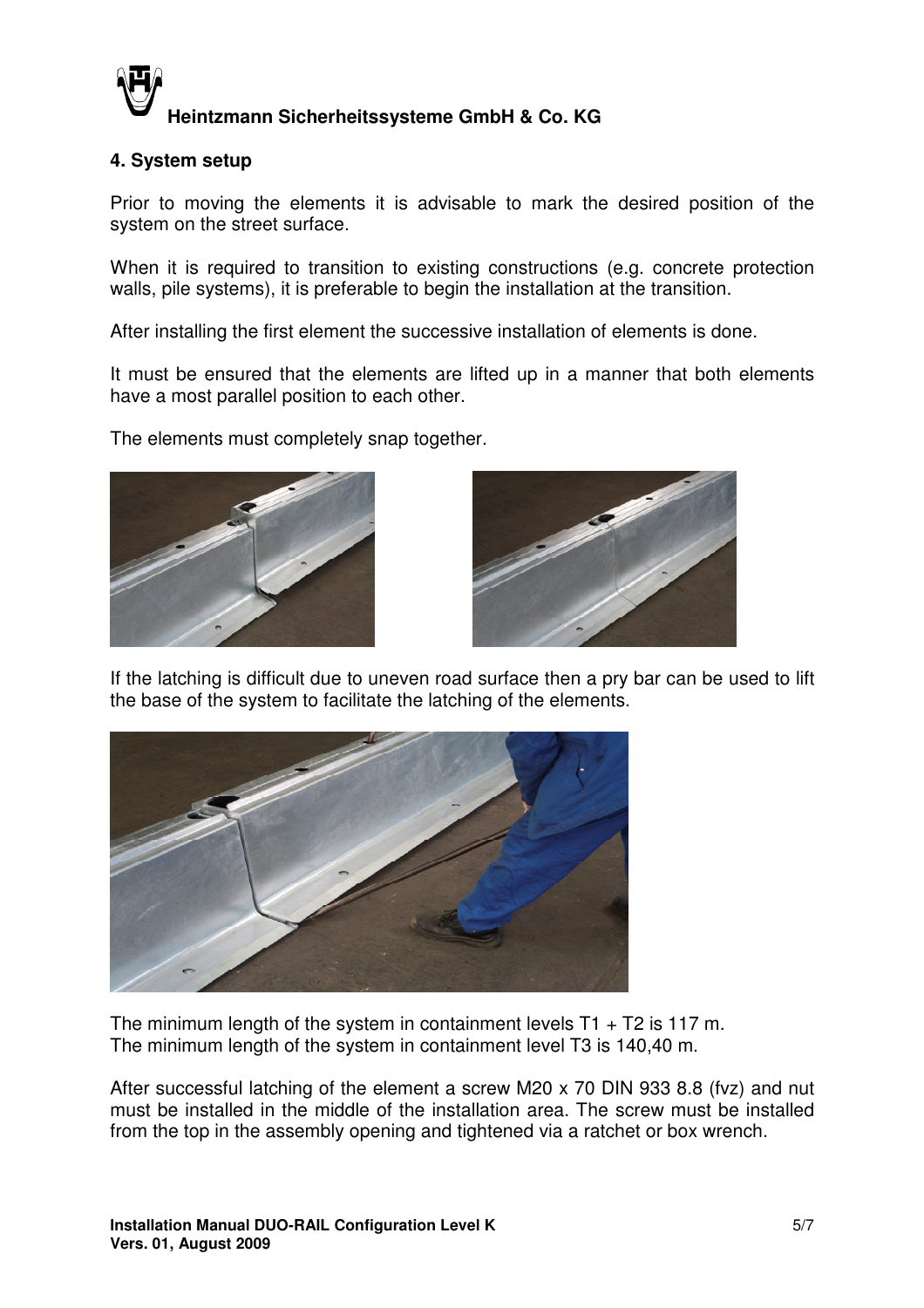



#### **6. Installation of start or end constructions**

The system is begun and finished with the respective start and end elements.

It is recommended to anchor the start and end elements with asphalt/ ground nails, even though these are not required according to the test according to standard DIN EN 1317-2.

Should the start and end elements be anchored, then four complete borings per start and end element must be made. These borings must have a diameter of 30 mm and be at least 400 deep. After the boring has been blown out, four asphalt/ground nails must be driven in up to the dead stop.



 $\mathbf{r}$ 

Prior to drilling the holes information must be obtained with regards to supply lines (electrical cables etc.).

Prior to installation these details must be coordinated with the manufacturer.